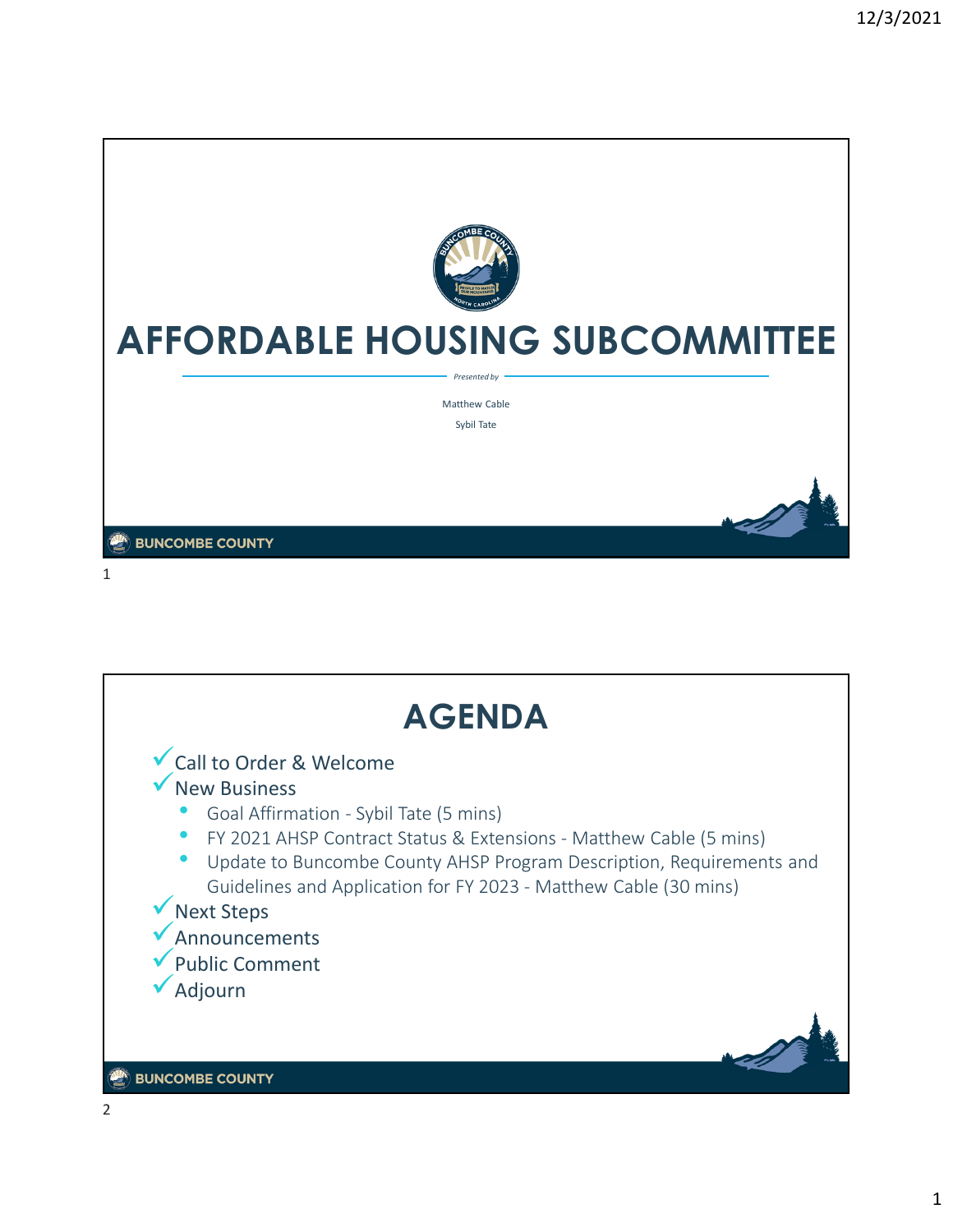

#### **BUNCOMBE COUNTY**

3

#### **Category Rental Need DRAFT GOAL**  $<$ 30% AMI 1,124 30%-50% AMI 1,044 **"Buncombe County will impact 2,700 affordable**  51%-80% AMI 1,030 **Total 3,198 housing units by 2030."** • 1,500 rental units for households at < 80% AMI **Category | Repair Need** <80% AMI 445 • 400 repair units for households at  $\leq$  80% AMI **Total 445** • 400 ownership units for households **Category | Ownership Need** at < 80% AMI <80% AMI 845 • 400 rental or ownership units for **Total 845** households  $> 80\%$  but  $\leq 120\%$  AMI 904 80-120% AMI Rental 80-120% AMI 2,673 Ownership **Total 3,577 BUNCOMBE COUNTY**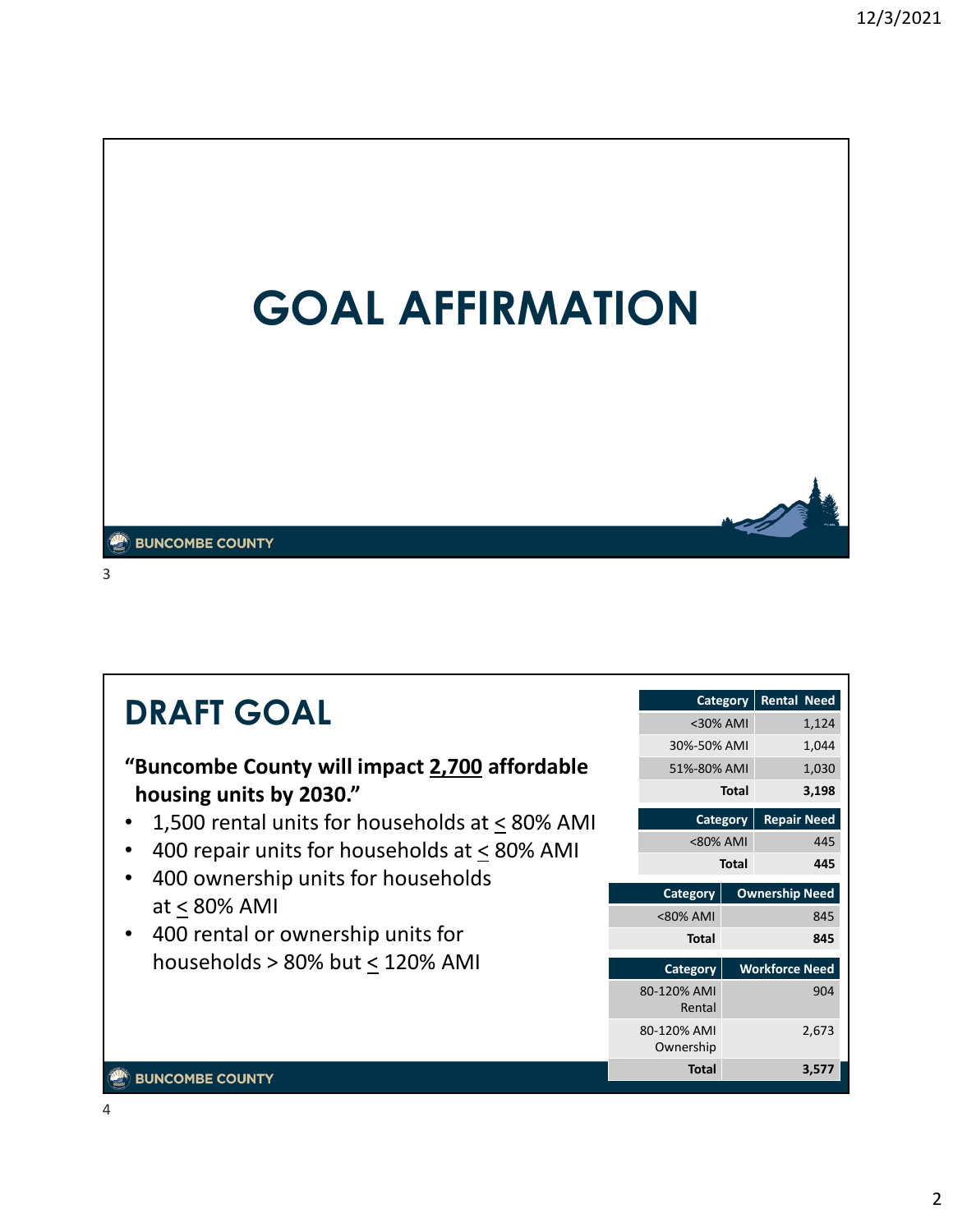

5

# **FY 2021 AHSP Contract Status & Extension**

|                                                    | Anticipated | Actual              | Impact to  |                           |      |
|----------------------------------------------------|-------------|---------------------|------------|---------------------------|------|
|                                                    | Impact      | <b>Expenditures</b> | Date       | <b>Balance of Percent</b> |      |
| FY 2021 AHSP Projects                              | (Units/HH)  | to Date             | (Units/HH) | <b>Obligation</b>         | Open |
| Jasper Homestead LLC Multifamily Development*      | 84          | \$961,628           |            | \$106,848                 | 10%  |
| Eblen Charities Tenant Based Rental Assistance     | 104         | \$156,000           |            | SO                        | 0%   |
| Eliada Homes Tenant Based Rental Assistancel       |             | \$3,759             |            | \$5,607                   | 56%  |
| Habitat for Humanity Emergency Repair              | 52          | \$212,232           | 55         | \$76,216                  | 26%  |
| Mountain Housing Opportunities Emergency Repair    | 40          | \$212,811           | 36         | \$87,188                  | 29%  |
| Eliada New Start Homeless Services Building Design | 42          | \$13,097            |            | \$11,902                  | 48%  |
| CIMA PODER New Start Home Repair                   | 20          | \$16,735            | 12         | \$8,264                   | 33%  |
| On Track Education Program                         | 592         | \$25,000            | 390        | \$0                       | 0%   |
| Totall                                             | 941         | \$1,601,946         | 581        | \$296,028                 | 16%  |

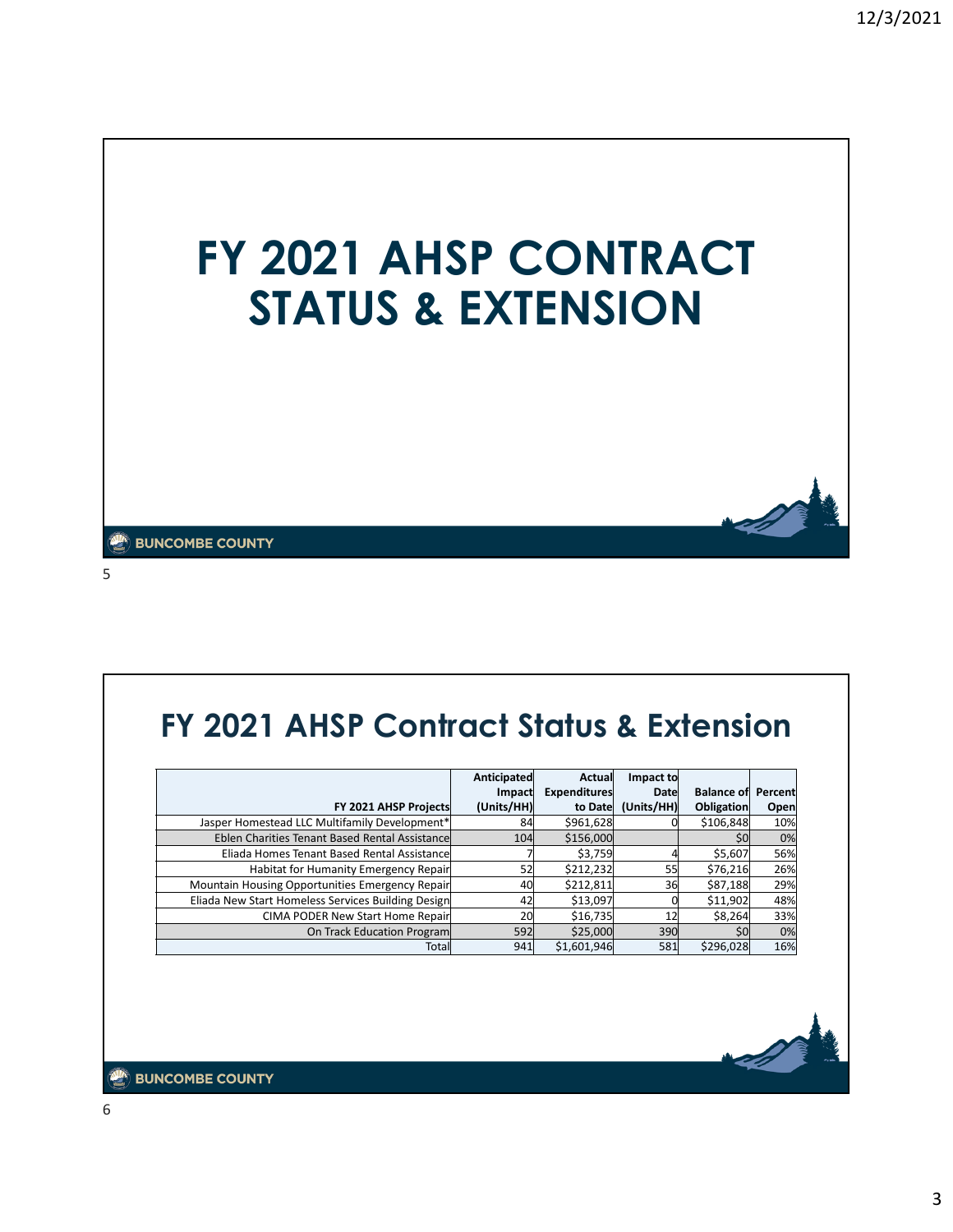

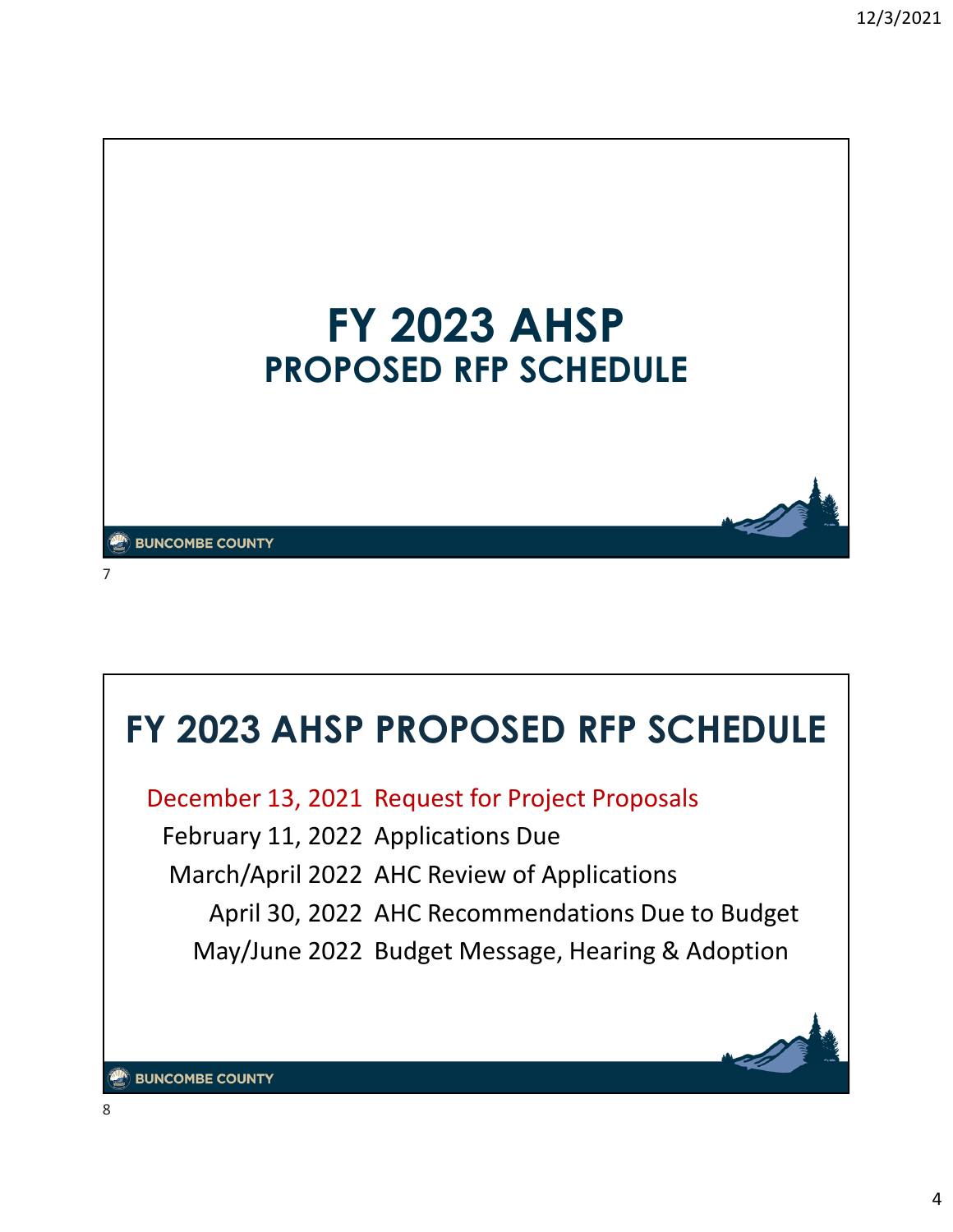

**BUNCOMBE COUNTY** 

9

## **PROGRAM DESCRIPTION VI. PROJECT PRIORITIES**

### **FY 2022 AHSP**

Strong preference will be given to projects that demonstrate intent to leverage other sources of debt, equity, or other funding prior to and beyond the Affordable Housing Services Program requests.

### **FY 2023 AHSP Proposed**

Strong preference will be given to projects that demonstrate intent to leverage other sources of debt, equity, or other funding prior to and beyond the Affordable Housing Services Program requests. **Strong preference will also be given to projects that demonstrate willingness to consider deferred developer fees.**

#### $\mathbb{Z}$  BUNCOMBE COUNTY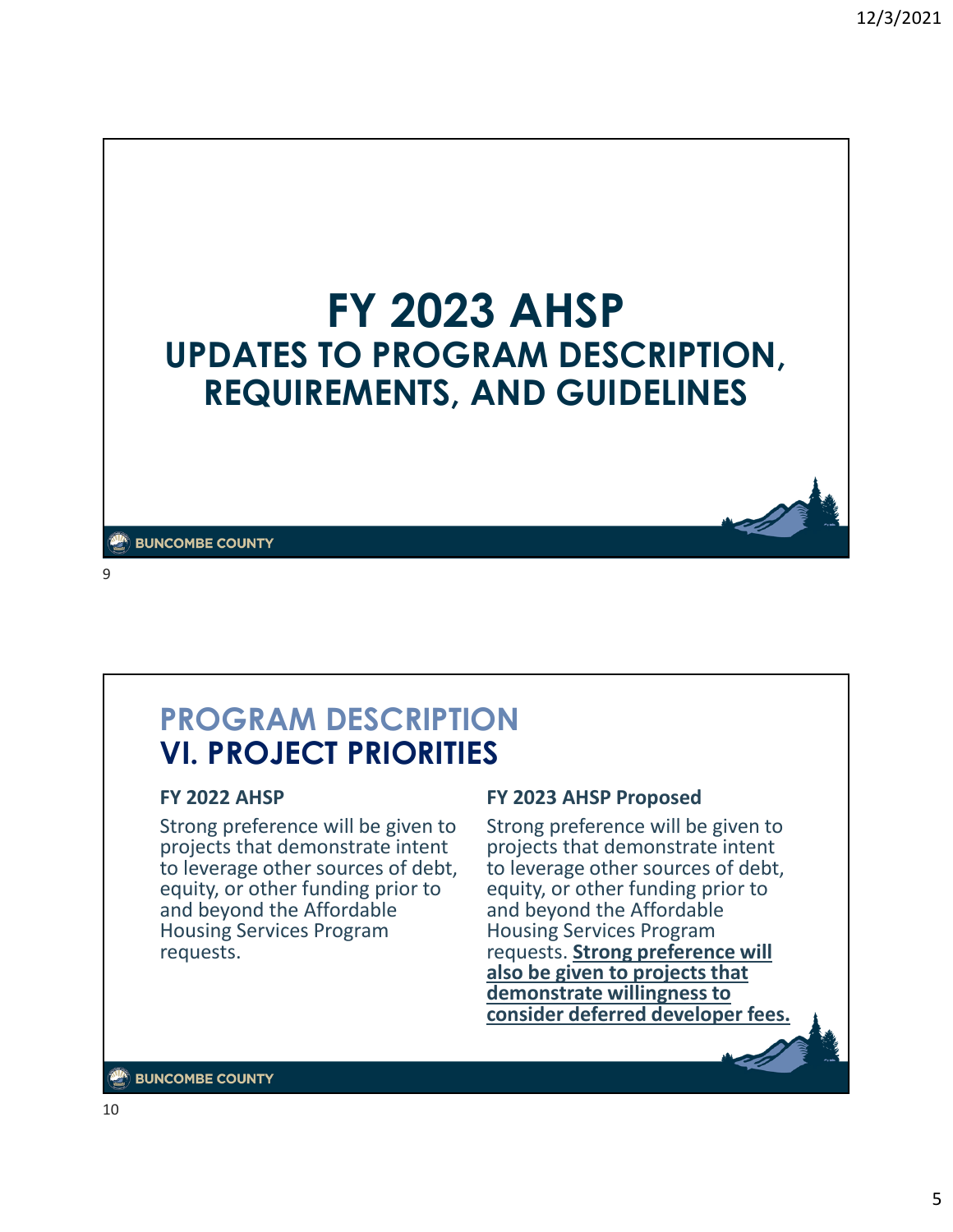# **UNIT INVESTMENT AS PERCENT OF COST FY 2018 – FY 2022**

| FY        | Source              | <b>Funding</b>                               | <b>Project Budget</b>      | <b>UnitsRecipient</b>            | Project                                    | <b>Support per Unit</b>            | <b>Budgeted Cost % of Unit</b><br>per Unit |                 | Cost 9% LIHTC 4% LIHTC |          |
|-----------|---------------------|----------------------------------------------|----------------------------|----------------------------------|--------------------------------------------|------------------------------------|--------------------------------------------|-----------------|------------------------|----------|
|           | <b>2018 AHSP</b>    | \$150,000                                    | \$4,777,979                | 64 Swannanoa Bend LLC            | Simpson Street (2)                         | \$2,344                            | \$74,656                                   | 3.14%           |                        |          |
|           | 2020 Special Ask    | \$2,200,000                                  | \$16,840,375               | 95MHO                            | East Haven                                 | \$23,158                           | \$177,267                                  | 13.06%Yes       |                        |          |
|           | 2021 AHSP           | \$1,068,476                                  | \$14,676,549               | 84 Workforce Homestead, Inc.     | Jasper Apartments                          | \$12,720                           | \$174,721                                  | <b>7.28%Yes</b> |                        |          |
|           | <b>2022 AHSP</b>    | \$800,000                                    | \$18,733,204               | 104 Volunteers of America        | Laurel Wood                                | \$7,692                            | \$180,127                                  | 4.27%           |                        | Yes      |
|           |                     | <b>Construction Loan Units for Ownership</b> |                            |                                  |                                            |                                    |                                            |                 |                        |          |
| <b>FY</b> |                     |                                              |                            |                                  |                                            |                                    | <b>Budgeted Cost % of Unit</b>             |                 | Cost 9% LIHTC 4% LIHTC |          |
|           | Source<br>2018 AHSP | <b>Funding</b><br>\$184,250                  | <b>Project Budget</b>      | <b>UnitsRecipient</b><br>12 AAHH | Project                                    | Support per Unit                   | per Unit                                   | 9.22%           |                        |          |
|           | 2019 AHSP           | \$160,800                                    | \$1,999,241<br>\$4,301,943 | 24 AAHH                          | Curry Court<br>New Heights/<br>Old Haywood | \$15,354<br>\$6,700                | \$166,603<br>\$179,248                     | 3.74%           |                        |          |
|           |                     | Downpayment Assistance Loan                  |                            |                                  |                                            |                                    |                                            |                 |                        |          |
|           |                     |                                              |                            |                                  |                                            |                                    |                                            |                 |                        |          |
|           | Source              | <b>Funding</b>                               | <b>Project Budget</b>      | <b>UnitsRecipient</b>            | Project                                    |                                    | <b>Budgeted Cost % of Unit</b><br>per Unit |                 | Cost 9% LIHTC          |          |
|           | <b>2018 AHSP</b>    | \$90,750                                     | \$1,999,241                | 12AAHH                           | <b>Curry Court</b>                         | <b>Support per Unit</b><br>\$7,563 | \$166,603                                  | 4.54%           |                        | 4% LIHTC |
| FY        | 2019 AHSP           | \$79,200                                     | \$4,301,943                | 24 AAHH                          | New Heights/                               | \$3,300                            |                                            |                 |                        |          |
| 2020      | Special Ask         | \$680,800                                    | \$6,811,410                | 38 AAHH                          | Old Haywood                                | \$20,000<br>\$17,916               | \$179,248                                  | 11.16%<br>8.12% |                        |          |

11

## **PROGRAM REQUIREMENTS & GUIDELINES VI. CONSTRUCTION LOAN PROGRAM**

### **FY 2022 AHSP**

Maximum Loan Amount: \$25,000 per affordable unit.

### **FY 2023 AHSP Options**

Maximum Loan Amount:

Option 1: \$25,000 per affordable unit (NO CHANGE)

Option 2: **10% of the cost per affordable unit**

Option 3: **10% of the cost per affordable unit; 20% of the cost per affordable unit for 4% low-income housing tax credit projects.**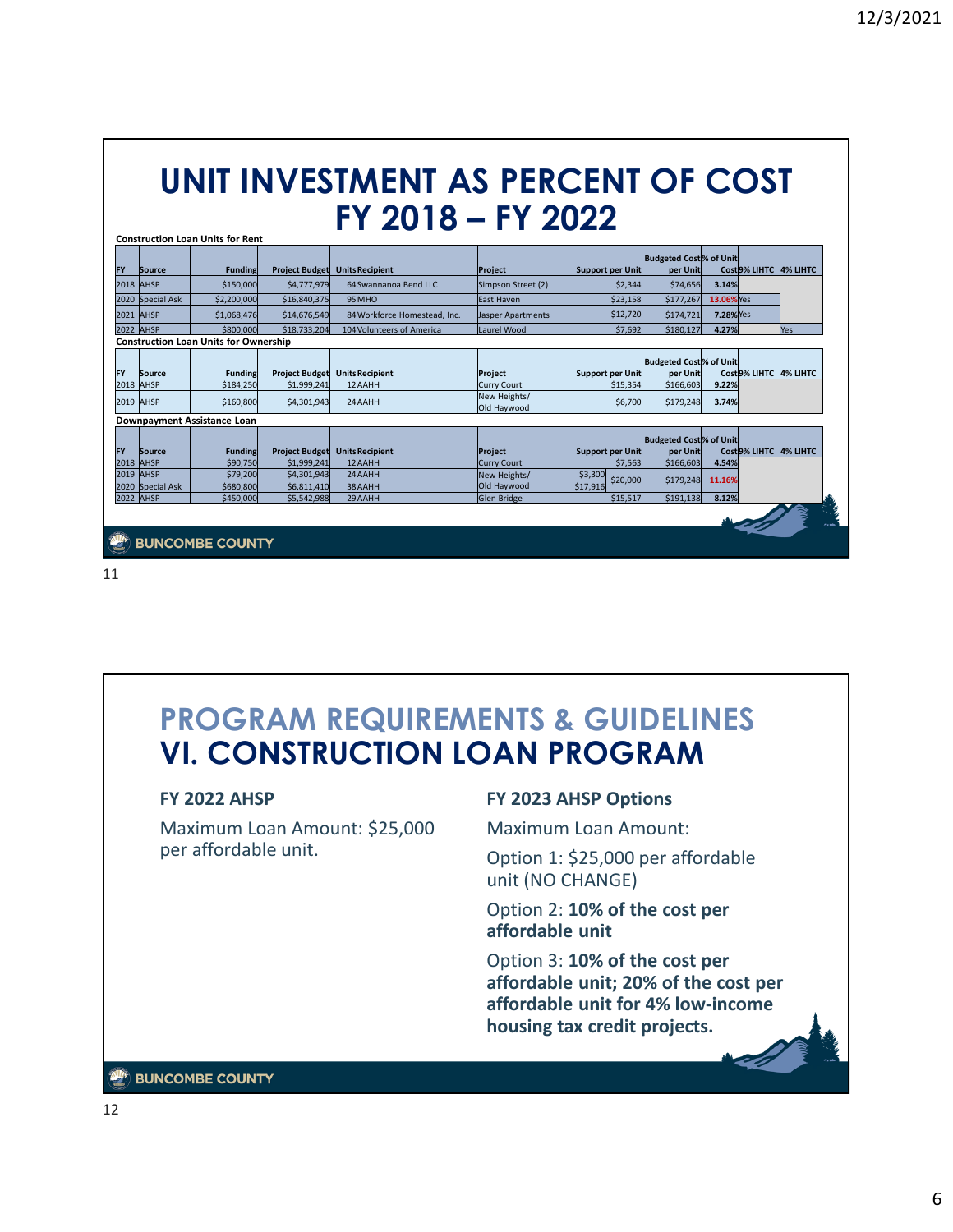# **PROGRAM REQUIREMENTS & GUIDELINES VI. CONSTRUCTION LOAN PROGRAM**

## **FY 2023 AHSP Proposed**

No change to standard terms and interest rates.

No change to option of interest only payments with principal balloon.

**BUNCOMBE COUNTY** 

13

## **PROGRAM REQUIREMENTS & GUIDELINES VI. CONSTRUCTION LOAN PROGRAM**

#### **FY 2023 AHSP Proposed**

Addition of the following option for interest only payments from cashflow with principal balloon:

*An applicant may request the option of interest only payments from cashflow with principal balloon provided the applicant: is pursuing low-income housing tax credits, indicates that such terms are desired at the time of application, and demonstrates a need for such terms for project viability. An applicant may request the following interest only payments from cashflow with principal balloon:*

• *20 year term, at an interest rate of 2.00%, annual interest payment from cashflow with principal balloon.*

*Requests for interest only payments does not guarantee award of a loan on those terms. Applicants should have a willingness to consider various approaches that support project viability including, but not limited to, deferring developer fees as appropriate.*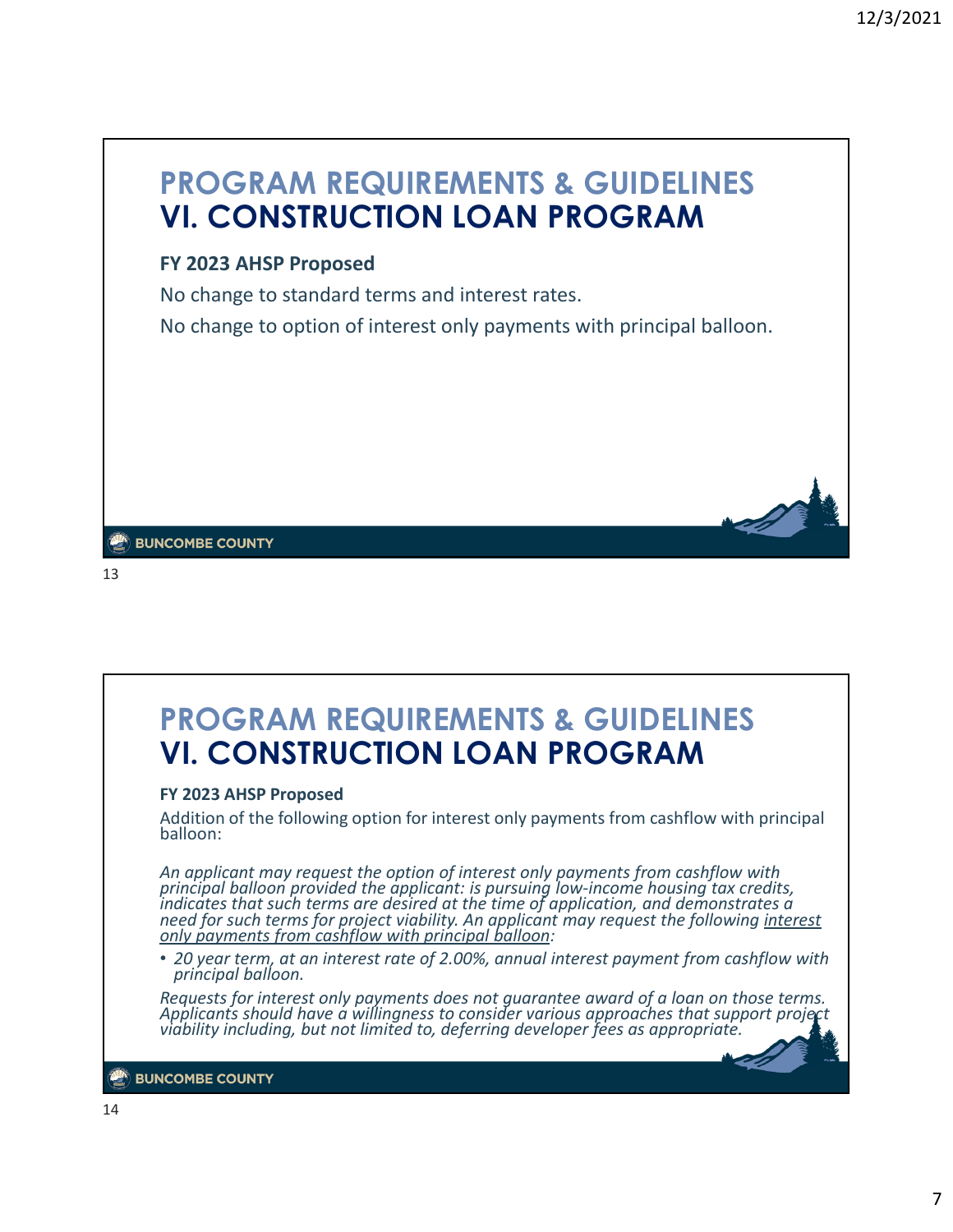## **PROGRAM REQUIREMENTS & GUIDELINES VI. CONSTRUCTION LOAN PROGRAM**

### **FY 2023 AHSP Proposed**

Addition of the following to Construction and Conversion Loan Agreements

*Applicants shall provide statements of project cashflows with the annual repayment (where constructed for rent) consistent with those provided to all other investors;*

**BUNCOMBE COUNTY** 

15

## **PROGRAM REQUIREMENTS & GUIDELINES VII. DOWNPAYMENT ASSISTANCE PROGRAM**

#### **FY 2022 AHSP**

Eligible Applicants: For-profit corporations, partnerships, or sole proprietors; private incorporated non-profit agencies with IRS 501(c)(3) or similar designation; or public non-profit agencies. The applicant must either coordinate homebuyer's education classes or require participants complete a homebuyer's education course.

Maximum Loan Amount: \$20,000 per affordable unit

#### **FY 2023 AHSP Proposed**

Eligible Applicants: For-profit corporations, partnerships, or sole proprietors; private incorporated non-profit agencies with IRS 501(c)(3) or similar designation; or public non-profit agencies. The applicant must either coordinate homebuyer's education classes or require participants complete a homebuyer's education course. **An applicant who is also seeking a construction loan may submit a single application that includes both the construction loan and downpayment assistance loan budgets.**

Maximum Loan Amount: **10% of the cost per affordable unit**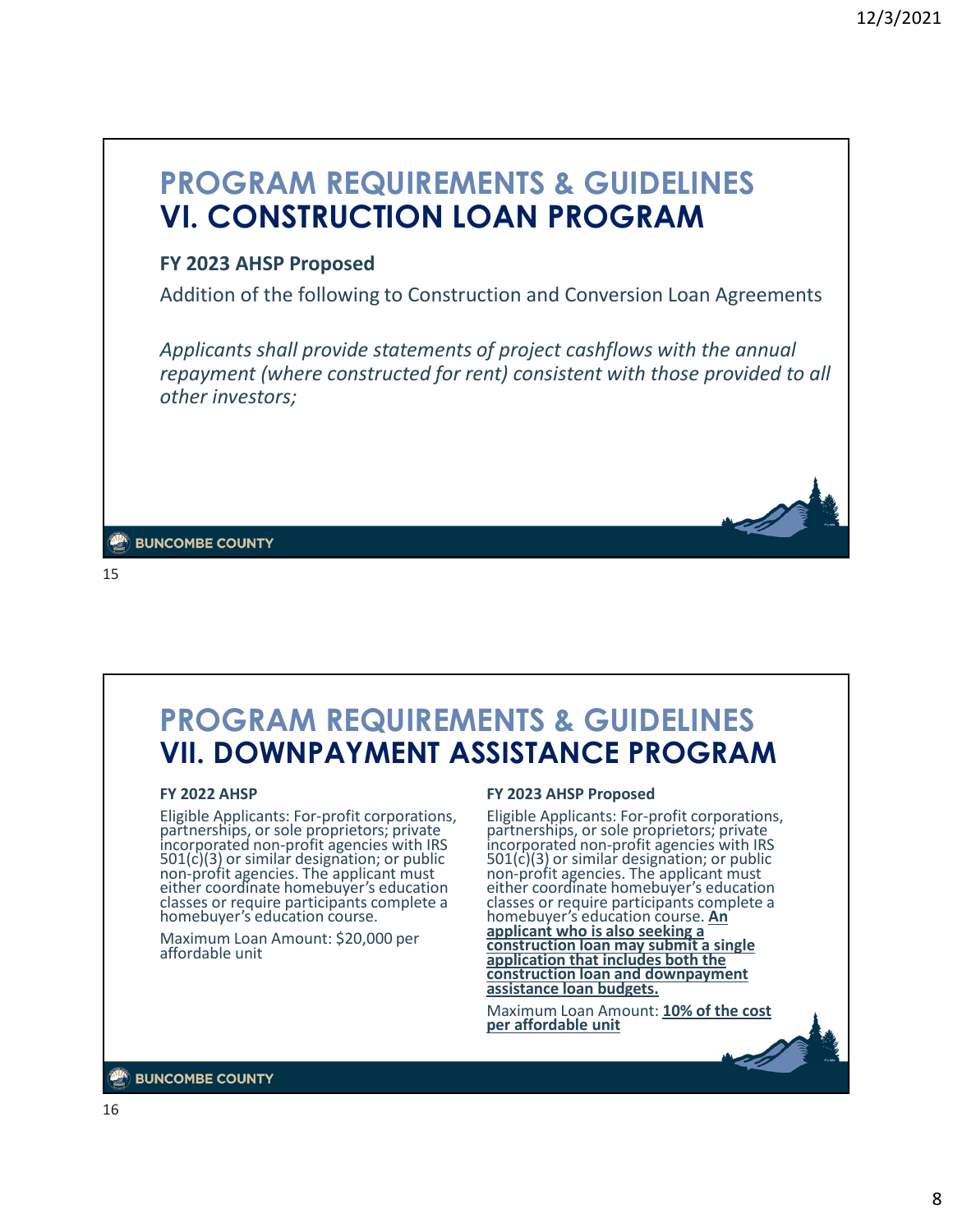

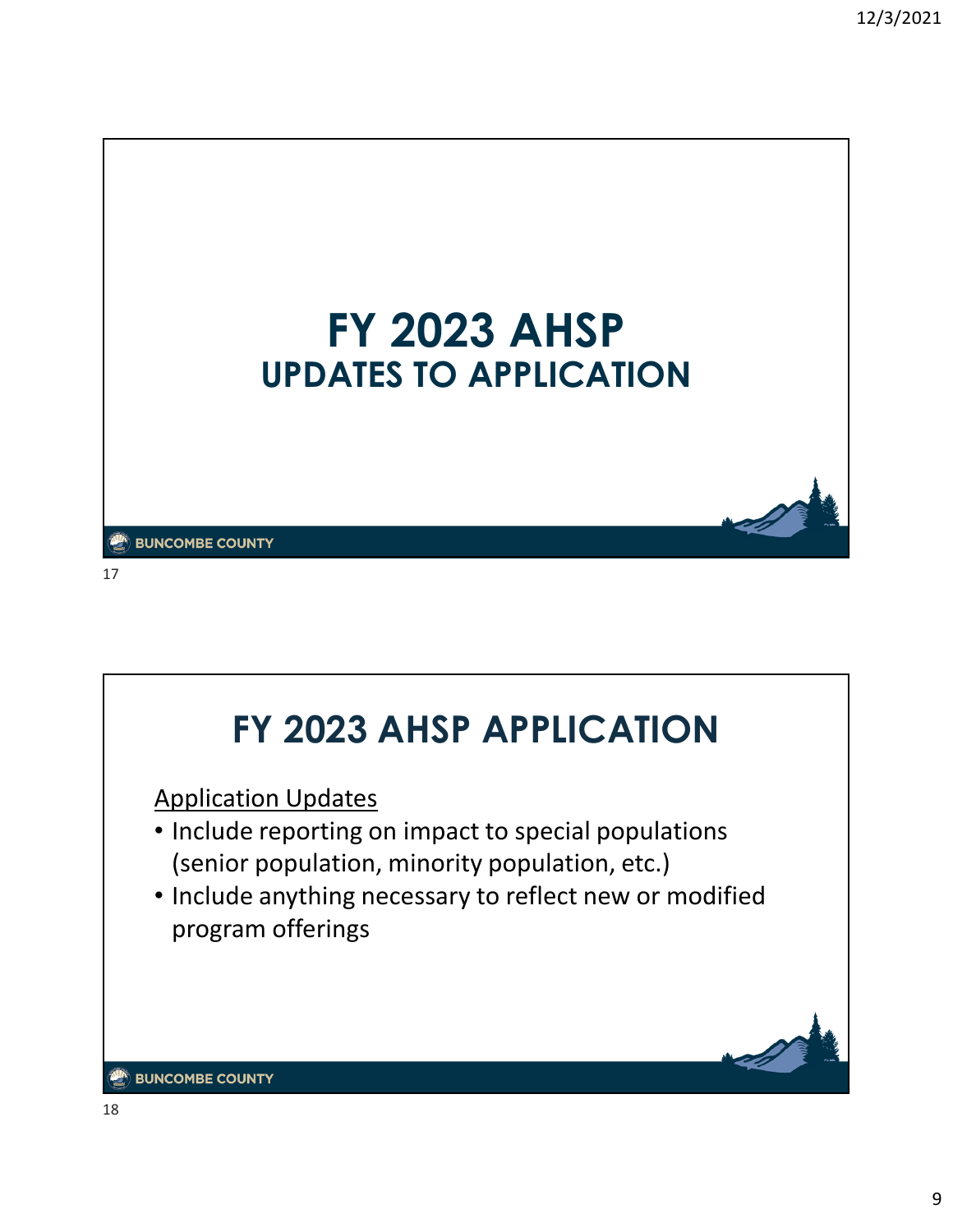# **SPECIAL POPULATIONS QUESTIONS**

#### **FY 2022 AHSP**

Will the project assist households/units with individuals who are elderly (age 60) or older)?

What % of the project will be directed to households/units with individuals who are elderly (age 60 or older)?

Will the project assist households/units with individuals who are disabled?

What % of the project will be directed to households/units with individuals who are disabled?

#### **FY 2023 AHSP Proposed**

**Is the project anticipated to** assist households/units with individuals who are **age 55 or older**?

What % of the project **is anticipated to assist** households/units with individuals who are **age 55 or older**?

**Is the project anticipated to** assist households/units with individuals **with a disability**?\*

What % of the project will be directed to households/units with individuals **with a disability**?

**BUNCOMBE COUNTY** 

19

# **SPECIAL POPULATIONS QUESTIONS**

#### **FY 2022 AHSP**

Will the project assist households/units with individuals who are hard to house?\*

What % of the project will be directed towards individuals who are hard to house?

Will the project assist households/units with individuals who are homeless?\*

What % of the project will be directed to households/units with individuals who are homeless?

#### **FY 2023 AHSP Proposed**

**Is the project anticipated to** assist households/units with individuals who are hard to house?\*

What % of the project **is anticipated to assist** individuals who are hard to house?

**Is the project anticipated to** assist households/units with individuals who are homeless?\*

What % of the project **is anticipated to assist** households/units with individuals who are homeless?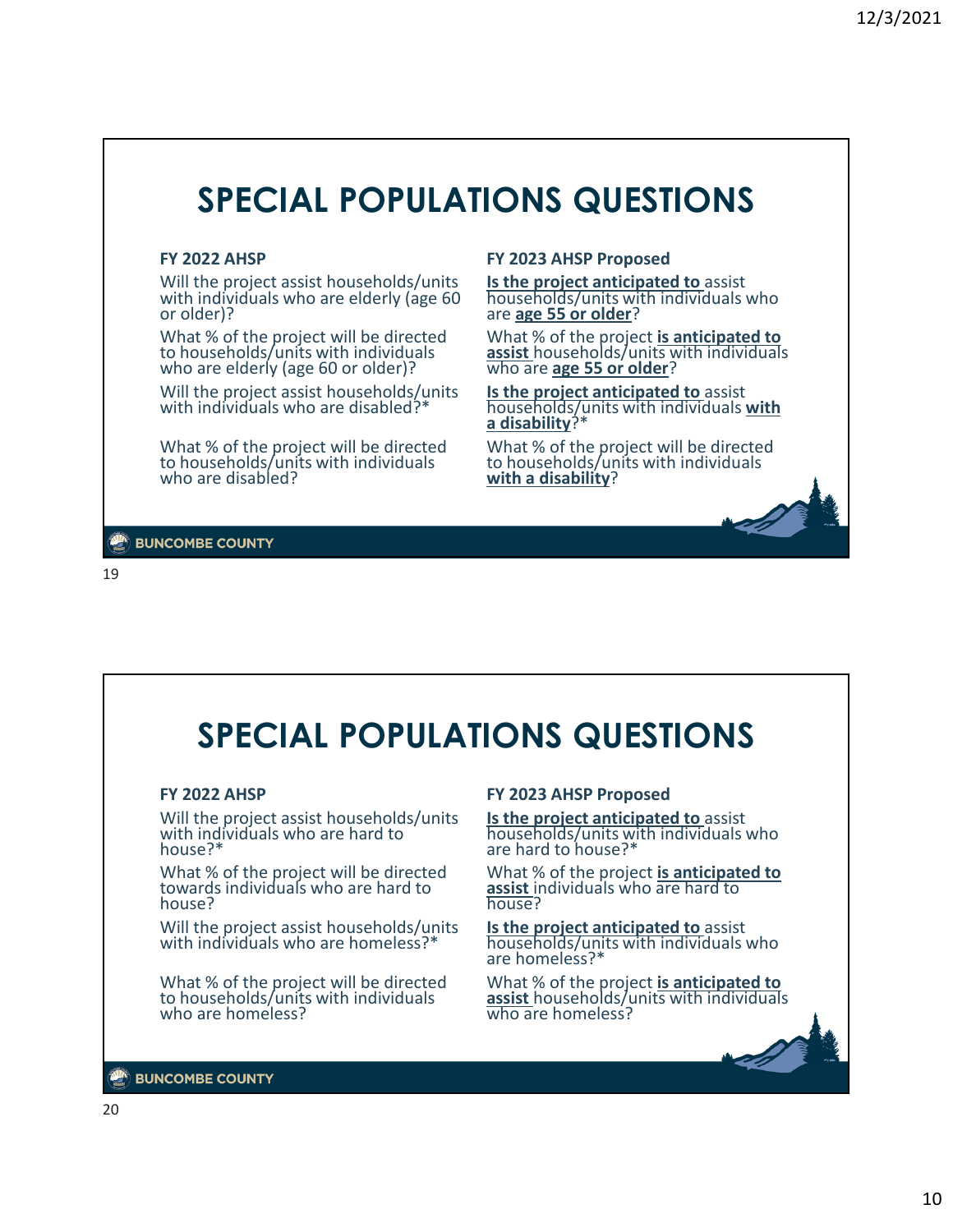

21

# **NEXT STEPS CY 2022 INITIAL PERIOD**

| <b>Meeting Date</b>                                             | Discussion Topic / Event                                               |
|-----------------------------------------------------------------|------------------------------------------------------------------------|
| December 13                                                     | <b>AHSP RFP Released</b>                                               |
| January 4 (AHC mtg)                                             | Homelessness Programs Presentations                                    |
| January 18 (AHC mtg)                                            | Homelessness Programs Presentations; Voucher Update                    |
| February 1 (AHC mtg)                                            | FY 2021 and 2022 Program Update; Goal Setting Surrounding Homelessness |
| Feb 11                                                          | <b>AHSP Applications Due</b>                                           |
| February 15 (AHC mtg)                                           | <b>Goal Setting Surrounding Homelessness</b>                           |
| March 1 (AHC mtg)                                               | Review of AHSP Applications                                            |
| March 15 (AHC mtg)                                              | Review of AHSP Applications                                            |
| April 5 (AHC mtg)                                               | Review of AHSP Applications                                            |
| April 19 (AHC mtg)                                              | <b>AHSP Recommendations Finalized</b>                                  |
| <b>Future Items</b><br><b>Bylaws</b><br>Recipient presentations |                                                                        |
| <b>BUNCOMBE COUNTY</b>                                          |                                                                        |